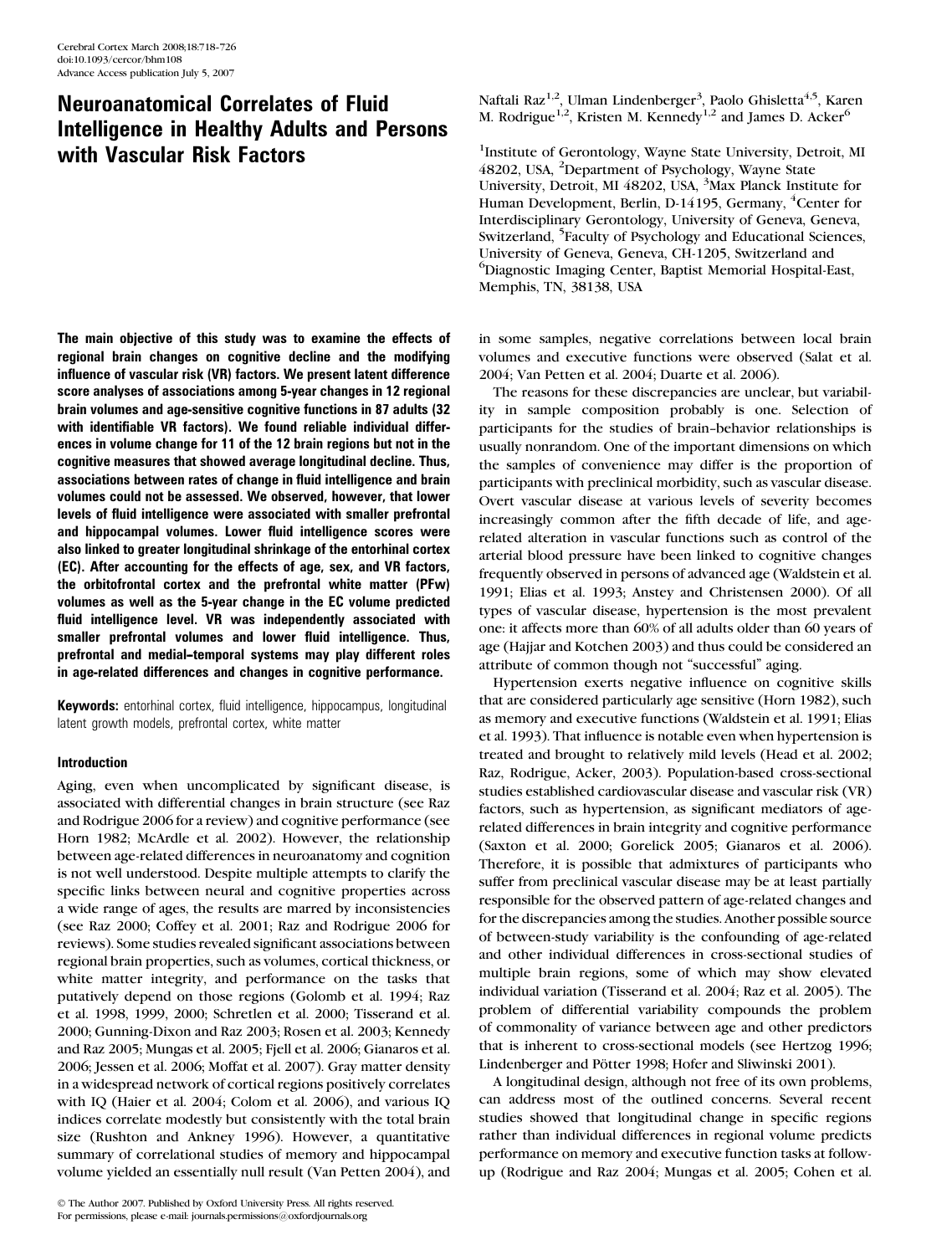2006). However, those studies were limited to measurement of only a few brain regions and a few selected cognitive domains.

The goal of this study was to address the limitations of the extant literature and to examine the relations between differential brain shrinkage in multiple regions and senescent changes in multiple cognitive domains. We attempted to separate the effects of healthy (successful) aging from those of common pathological conditions such as increased VR and vascular disease. To that end, we examined the associations between brain and cognition in a sample of adults of both sexes who spanned a broad age range and varied in their vascular health. To restrict the number of possible models and associated statistical tests, we applied advanced longitudinal data analysis methods to first identify cognitive abilities that showed statistically reliable mean change during the 5-year follow-up period. We then assessed associations between the volume of each different brain region, on the one hand, and aging-sensitive cognitive performance, on the other. Finally, we evaluated the influence of demographic and health factors such as calendar age, sex, and broadly defined VR on the effects of brain volume and brain volume change on cognitive performance.

In examining brain--cognition relations, we took advantage of the multivariate longitudinal design. First, to assess the volume of all 12 investigated brain regions, we relied on the bihemispheric measurements. Using left and right measures of the same construct (brain volume) provides a statistically superior estimate than analyzing either hemispheric measurement alone. Second, the longitudinal feature allows separating temporally stable individual differences in brain structure and cognition from individual differences in change. The latent difference score model (LDM; McArdle and Nesselroade 1994) provides optimal (i.e., unbiased and reliable) statistical estimates of brain volume, based on commonality of hemispheric measurements. LDM formally separates information about the baseline and change in constructs, as is only possible in a longitudinal design. LDM also provides a formal test for the existence of individual differences in change, answering an important question of whether individuals show reliable differences in the pace of brain volume change and cognitive decline (or improvement). In contrast, analyses such as [multiple] regression or repeated-measures analysis of variance do not benefit by any of these advantages. In particular, they 1] typically include variables with less desirable statistical properties (e.g., reliability), 2] do not separate formally baseline from change, so that the 2 are typically confounded, and 3] assume that there is variation in longitudinal change, rather than testing it. Hence, LDM is an optimal approach to testing the associations between regional brain volumes and cognitive performance and has already been successfully applied to the investigation of brain changes (Raz et al. 2005).

We limited brain measures in this study to regional volumes because white matter abnormalities, although indicative of white matter integrity changes, are too rare in younger adults; hence, including those measures would reduce the sample size by almost 50% and greatly reduce generalizability of results. The links between white matter integrity and longitudinal change in cognitive performance in middle-aged and older adults are examined elsewhere (Raz et al. 2007).

# Materials and Methods

## **Participants**

The sample employed in this study was an extension of the one used in our recent study of brain change (Raz et al. 2005), and the readers are

referred to that source for a detailed description of recruitment and retention characteristics. The sample consisted of healthy, welleducated adults from a major metropolitan area in the United States of America. Of 323 participants who initially took part in the study, 140 persons (43% of the total eligible pool; 62% of the responders) agreed to participate in the study 5 years later. Those who declined cited busy schedule, length of commute, poor health, objection to magnetic resonance imaging (MRI), and lack of interest. The participants signed a consent form approved both by the University Committee for Protection of Human Subjects in Research and by the Hospital's Patients Participation Committee. All participants were screened with a mail-in health questionnaire completed by the participants and augmented by telephone and personal interviews.

Of those who agreed to participate, 127 participants (91%; 39% of the total) have completed the follow-up study. The screening criteria used to determine eligibility at the beginning of the original study (first measurement) were applied to the 5-year follow-up sample. Persons who reported history of neurological or psychiatric conditions, head trauma with loss of consciousness for more than 5 min, thyroid disease, treatment for drug and alcohol problems, or a habit of taking 3 or more alcoholic drinks per day were excluded from the study. Participants with 2 types of cardiovascular problems reported at baseline hypertension controlled by medication (14 cases) and mitral valve prolapse (MVP, 3 cases)—were retained in the sample. Hypertension is a widely acknowledged risk factor for brain and cognitive declines (Waldstein et al. 1991), whereas MVP has been identified as a risk factor for cardiovascular-related mortality (Avierinos et al. 2002) and cerebrovascular accidents (Cohen et al. 1997). Hypertensive participants took standard hypertensive treatment: beta-blockers, calcium channel blockers, angiotensin-converting enzyme inhibitors, and potassium-sparing diuretics. None of the participants used antiseizure medication, anxiolytics, or antidepressants.

Participants who acquired vascular conditions during the 5 years of follow-up were retained in the study and, together with those who had VR factors at baseline, were treated as a separate group. All subjects were screened for dementia at baseline and follow-up using a modified Blessed information-memory-concentration test (Blessed et al. 1968) with a cutoff of 25 points (80% correct), and at follow-up using minimental state examination (Folstein et al. 1975) with a cutoff of 26 (87% correct). Participants were also screened for depression with the Center for Epidemiologic Studies Depression Scale (CES-D, Radloff 1977) using a cutoff of 15. All participants were consistent right-handers, as indicated by a score above 75% on the Edinburgh handedness questionnaire (Oldfield 1971). An experienced neuroradiologist (J.D.A.) examined the scans for space occupying lesions.

Of the 127 subjects tested at follow-up, MRI data on 26 subjects (20%) were either completely lost (4 cases) or not suitable for a longitudinal analysis (22 cases with a different field of view that confounded time of measurements with coarser resolution). Additional 14 subjects had a substantial amount of missing cognitive data. Thus, the final sample consisted of 87 participants (32 men), which constituted 27% of the eligible cohort. Among them, 55 remained healthy throughout the study and met the outlined screening criteria, whereas 32 carried a variety of VR factors or had vascular disease diagnosed during the follow-up period. At 5-year follow-up, the vascular disease/VR group consisted of 27 participants with hypertension, 3 with MVP, 2 with type II diabetes, 2 with heart disease that required angioplasty (one) and cardiac bypass (one), one who suffered a heart attack, one with a diagnosed cerebellar bleed, and 2 with a diagnosis of minor strokes. Some participants had more than one of the listed conditions.

The groups did not differ in education or general cognitive status at either measurement occasion; both were examined at the same delay. The VR group contained fewer men, perhaps due to the population patterns of vascular morbidity and mortality (Li et al. 2006). In comparison to healthy participants, the VR group was somewhat older and had higher systolic and diastolic blood pressure, although at the levels that would be considered borderline hypertensive at worst. For descriptive statistics and group comparisons, see Table 1.

# MRI Protocol

All imaging was performed on 1.5-T Signa scanners (General Electric [GE] Co., Milwaukee, Wisconsin) installed in the same hospital.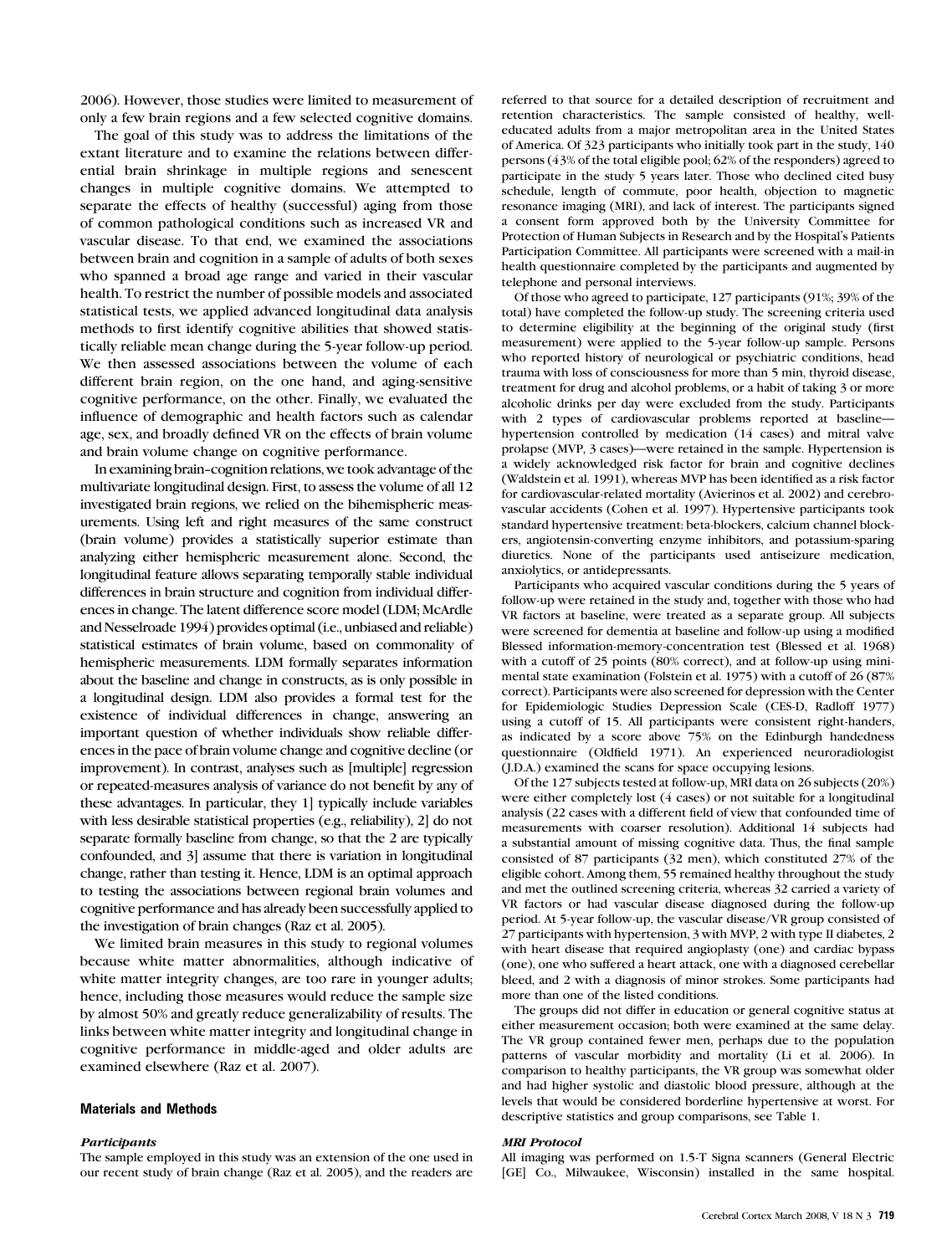## Table 1

Sample descriptors for healthy and vascular risk (VR) participants

| Descriptor\group                     | Healthy         | VR               | P         |
|--------------------------------------|-----------------|------------------|-----------|
| N                                    | 55              | 32               |           |
| Age at baseline (years)              | 51.11 (20-77)   | 59.75 (38-77)    | 0.03      |
| Delay between baseline and follow-up | $5.23(5-6)$     | $5.31(5.0-6.0)$  | 0.19      |
| Education (years)                    | 16.12 (12-21)   | 15.93 (12-21)    | 0.76      |
| Percent of male participants         | 43              | 25               | 0.08      |
| Blessed score at baseline            | 29.03 (25-31)   | 28.51 (25-31)    | 0.15      |
| Blessed score at follow-up           | 28.91 (25-31)   | 28.59 (25-31)    | 0.29      |
| Mini-mental state examination score  | 28.82 (26-30)   | 28.91 (27-30)    | 0.72      |
| Blood pressure, systolic (mm Hg)     | 121.84 (98-155) | 134.44 (112-178) | < 0.00001 |
| Blood pressure, diastolic (mm Hg)    | 76.78 (64-97)   | 82.61 (69-104)   | < 0.003   |

Note: Numbers in the second and third column represent means, unless otherwise indicated, with the range in parentheses;  $P$  values refer to independent sample  $t$ -tests.

However, whereas only one magnet was used for the baseline scanning, 2 additional magnets were employed for retesting 4 of the subjects at follow-up. One subject was rescanned on an identical GE Signa magnet located in an adjacent room, and 3 subjects were rescanned on a mobile 1.5-T GE magnet located at the entrance to the imaging center. The scanners were routinely calibrated using the same standard GE phantom.

Volumes were measured on 2 sets of images acquired at baseline and 5-year follow-up with a  $T_1$ -weighted 3-D spoiled gradient recalled sequence of 124 contiguous axial slices, echo time = 5 ms, repetition time = 24 ms, square field of view = 22 cm, acquisition matrix  $256 \times 192$ , slice thickness =  $1.3$  mm, and flip angle =  $30^{\circ}$ .

#### MR Image Processing

Image processing and regional volume measures are described in detail elsewhere (Raz, Rodrigue, Kennedy, Dahle, et al. 2003; Raz, Rodrigue, Kennedy, Head, et al. 2003; Raz, Gunning-Dixon, et al. 2004). The images acquired on both occasions were coded, and the order of their tracing was randomized within each subject by a person other than the operators who traced the region of interest (ROIs). The operators were blind to the time of acquisition of the specific images, VR status, and the demographic characteristics of the participants, as well as to the magnet on which the scan was acquired. To ensure the blindness of the operators, the baseline measurements previously published in crosssectional studies (Raz et al. 1997, 1998, 2001; Raz, Gunning-Dixon, et al. 2004; Raz, Rodrigue, et al. 2004) were not used and all structures were measured anew as described in our previous publication (Raz et al. 2005). Reliability of ROI measures, assessed using a conservative intraclass correlation formula that presumes random selection of raters (Shrout and Fleiss 1979), were all in excess of 0.90 (Raz, Gunning-Dixon, et al. 2004).

In this study, we used the volumes of the intracranial vault (ICV), lateral prefrontal cortex (LPFC), orbital frontal cortex (OFC), the prefrontal white matter (PFw), inferior parietal white matter (IPw), inferior temporal cortex (IT), fusiform cortex (FG), visual (pericalcarine) cortex (VC), the hippocampus (HC), the entorhinal cortex (EC), the caudate nucleus (Cd), and the cerebellar hemispheres (Cb), as computed in our previous report (Raz et al. 2005). Inferior parietal (IPL) volumes were not used because they showed no variance in change (Raz et al. 2005).

## Cognitive Measures

#### Fluid Intelligence

We administered 2 tests of fluid reasoning known for their sensitivity to age, Cattell Culture Fair Intelligence Test (CFIT, 2A and 3A combined) (Cattell RB and Cattell AKS 1973) and Letter Sets Test (parts 1 and 2) from the Educational Testing Service Factor--Referenced Test Kit (Ekstrom et al. 1976). The CFIT is essentially a test of nonverbal reasoning composed of 4 subtests per form. The test is commonly used as a marker of fluid intelligence in studies of lifespan development aging and consists of nonverbal reasoning problems covering a wide range of difficulty [Raz et al. 1998; Rabbitt and Lowe 2000; Schretlen et al. 2000]. Each subtest consists of 10-14 items tapping different nonverbal

abstract reasoning domains, including detection of similarities in designs, completing matrices according to specific rules, and solving nonverbal syllogisms. In all problems, the participant has to derive the rule required to solve the problem. The first subtest requires completion of a linearly aligned series of stimuli according to the rule to be derived by the participants. The second subtest calls for analyzing the stimulus, discovering the differences, and selecting the "odd man out." The third is similar to the first in calling for rule-based set completion, only in the framework of  $2 \times 2$  and  $3 \times 3$  matrices. The fourth subtest requires solution of nonverbal syllogisms by determining spatial relations between the components of the stimuli and applying the rule to the target. The test is timed, with 2.5-4 min allowed for completion of each subtest [a total of 12 min]. The index of performance is the number of total correct items across the 8 subtests. Form B was given for both CFIT tests on the second testing occasion. Standardized IQ scores were also assigned for each form of CFIT on the basis of the standardization sample tables provided by the test publisher [Cattell RB and Cattell AKS 1973]. Using the raw and the standard scores from the standardization sample tables [Cattell RB and Cattell AKS 1973], we computed the form A to form B conversion factor. Form B turned out to be about 15% more difficult than form A and thus, decline in raw scores could have reflected that difficulty differential. We, therefore, used the computed conversion factor and the fact that the total raw score is an unweighted sum of the subtest scores to adjust the form B [follow-up] subtest scores. Such global adjustment could have offset some of the true declines. However, we believe that it was better to err in the conservative direction than to face a possibility of reporting spurious ''losses.'' The Letter Sets Test served as an additional index of fluid reasoning. This test is composed of 2 forms containing 15 items each. Five sets of 4 letter series are presented in each item, and the participants' task is to find the rule that relates 4 of the 5 sets to each other and to mark the one that does not fit this rule. Participants work for 7 min on each form [for a total of 14 min]. The score on this test is the total number of correct items minus 0.25 point for each incorrect item. An identical test was administered at follow-up.

#### Working Memory

The participants performed 2 verbal working memory (WM) tasks: computation span (CSPAN) and listening span (LSPAN) forms B (Salthouse et al. 1990) and a nonverbal WM task: size judgment span (SJS) (Cherry and Park 1993). Both CSPAN and LSPAN tasks measure the ability for simultaneous storage and processing of verbal information and are very similar in structure, administration, and scoring. In CSPAN, the participant is asked to solve simple arithmetic problems while simultaneously remembering the last digit in each problem. In LSPAN, the participants listen to simple sentences. After each sentence, they are asked to answer a question about its content and to report its final word. Although there are 3 ways of scoring the span tests, the absolute span, which is calculated by summing the number of correct items across blocks of trials on which the participant answered all of the items correctly, was chosen because it produces a reasonably wide range of scores and is not particularly prone to capitalization on chance. During the second testing occasion 5 years later, alternate test forms were given [form A]. Forms A and B of the LSPAN and CSPAN tests were not of equal difficulty. No standardized scores [as for Cattell CFIT] are available for those tests. Thus, normative data were collected in our lab on 354 participants (177 per form, matched on age, sex, and education). These data yielded correction factors for translation between forms A and B: 1.09 for LSPAN and 0.71 for CSPAN [Raz N, unpublished data]. These correction factors were applied to the scores, in this study, in order to correct for differential difficulty of the forms. On SJS, participants were read aloud lists of objects and animals and were asked to repeat each list with the items arranged in the ascending order of their size. The score on this test was the cumulative number of correct trials. The same SJS form was administered at follow-up.

## Vocabulary

Verbal comprehension was measured by vocabulary tests (V-2 and V-3) from the ETS Kit of factor-referenced cognitive tests (Ekstrom et al. 1976). The tests assess knowledge of word meaning in a 5-alternative multiple-choice format V-2 consists of 18 items and has a rated difficulty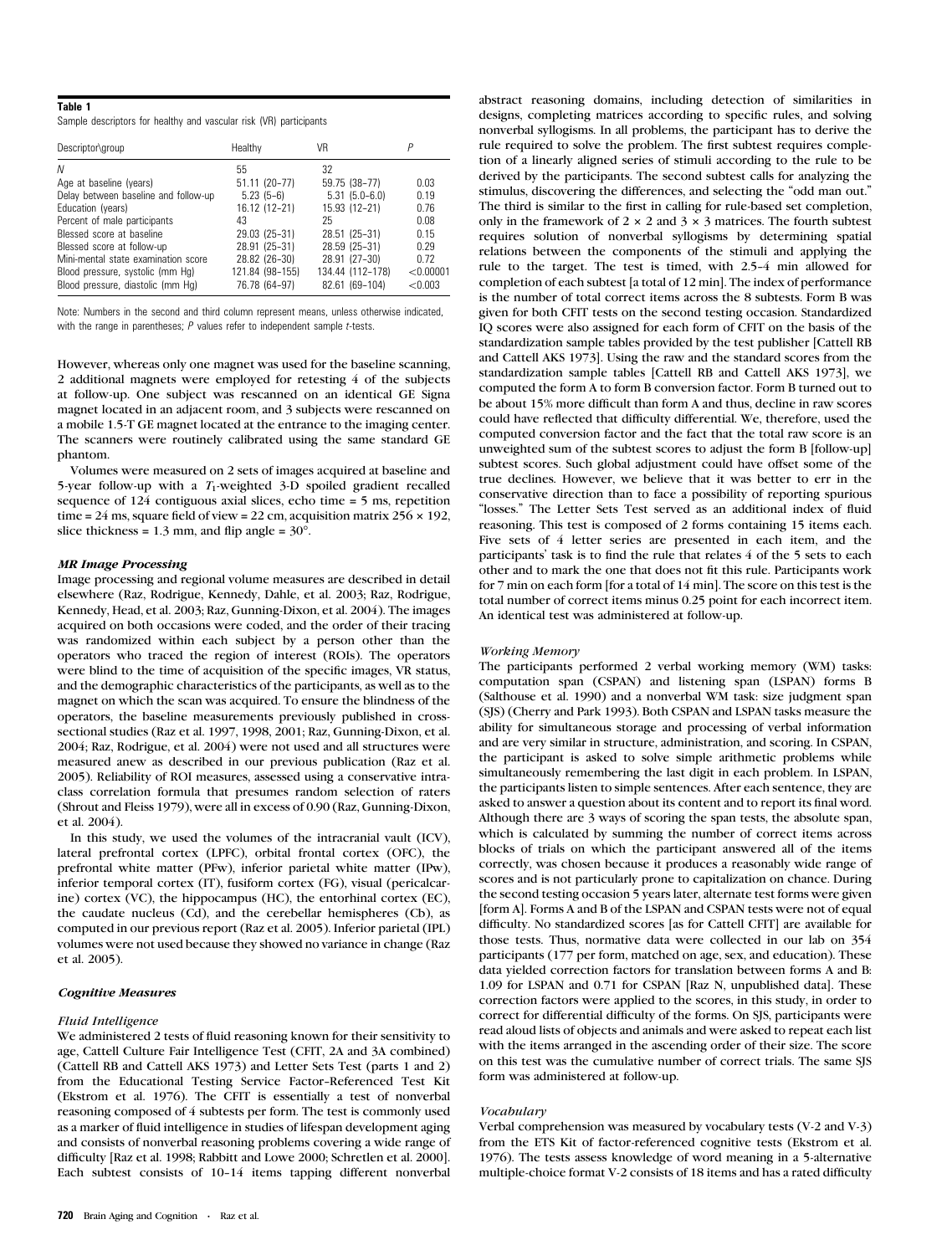of 7th to 12th grade. V-3 consists of 24 items ranging from very easy to very difficult and has an extended range of difficulty corresponding to 7th to 16th grade levels. For each word, the participant is to choose the word that has the same meaning (i.e., a synonym). The index of performance is the total number of correct items minus 0.25 point for each incorrect item [penalty for guessing]. Both timed and untimed scores were recorded. Part 1 of V-2 and V-3 was used at baseline, and Part 2 of V-2 and V-3 was administered at follow-up.

#### Statistical Analyses

#### Data Conditioning and Analytic Approach

Before the main analyses, the data were examined for possible sources of systematic error. The effects of the scanner (Magnet 1, Magnet 2, and the Mobile Unit) on the ICV measured at follow-up were examined using 2 separate linear models. In these models, ICV was the dependent variable, and, in addition to magnet, age and sex were also included. The results of these analyses demonstrated that the change in the magnet that occurred between baseline and follow-up has not affected ICV. Thus, variations in scanner resulted in no systematic bias. The mean ICV remained relatively stable across the 5-year delay, with a mean 5-year change of only 0.62%. That small difference, however, was statistically significant ( $t_{85}$  = 2.02,  $P \le 0.05$ ) and justified the adjustment of the regional volumes by the ICV. Another reason for such adjustment was that the ICV differed between the sexes with men having larger crania  $(t_{85} = 6.51$  and 6.73 for baseline and follow-up, both with  $P < 0.0001$ ). It was not, however, correlated with age:  $r = -0.06$  and  $-0.07$  for baseline and follow-up, respectively, both nonsignificant (NS). The adjustment to ICV was performed on each ROI volume in each hemisphere via a formula based on the analysis of covariance approach: adjusted volume = raw volume –  $b \times (ICV$  – mean ICV), where b is the slope of regression of an ROI volume on ICV. The adjusted volumes were used as dependent variables in the analyses presented below.

#### Latent Difference Modeling

To test whether there were changes in cognitive abilities and in brain ROI volumes both at the sample and at the individual level, we applied latent difference modeling (McArdle and Nesselroade 1994). By latent variable, we mean a variable that cannot be measured, but whose properties can be inferred by what is common to a set of selected measured variables (e.g., a region's brain volume assessed by what is common to the 2 hemisphere's measurements). Indeed, measured variables are especially vulnerable to the consequences of imperfect reliability of measurement (Cronbach and Furby 1970; cf., Rogosa and Willett 1985; Baltes et al. 1988), whereas latent variables are better behaved in this regard. This approach is very common in studies of cognitive performance but has only recently been applied in structural brain studies (Raz et al. 2005). The LDM provides the best estimate of each construct (e.g., regional volume) at baseline and at follow-up and calculates the mean and the variance of reliability-adjusted difference scores as the best estimates of change. As a consequence, LDM allows to formally test whether regional brain changes differ across individuals, and, if so, to estimate the strength of associations between these changes, although at the same time also considering the baseline measures. We applied to the current data the same LDM approach as described in our previous publication (Raz et al. 2005). Specifically, for each ROI, we used the volumes of the 2 hemispheres to define the ROI volumes, at baseline and at follow-up. Separate LDMs were constructed for each ROI to estimate the sample mean change and the individuals' differences in change in the specific regions. Specifically, each LDM estimated 5 parameters: 1] mean volume at baseline, T1; 2] variance in volume at T1; 3] mean volume change from T1 to follow-up, T2; 4] variance in volume change from T1 to T2; and 5] the covariance between volume at T1 and change in volume between T1 and T2. Likewise, cognitive abilities were defined by sets of identical indicators at T1 and T2. To obtain empirical estimation of the LDM parameters, equality constraints were imposed on the following parameters, unless stated otherwise: 1] residual means of the left hemisphere across time to accommodate possible time-invariant hemisphere differences in volume; 2] unique variances of the left hemisphere across time; 3] unique variances of the right hemisphere across time; 4] factor loadings

of the right hemisphere across time; 5] autocorrelated residuals of the two hemispheres. To define the metric of latent factors, the factor loading of the left hemispheres were set to unity at both occasions. With 4 observed variables and 10 free parameters, this measurement model is overidentified with degrees of freedom  $[df] = 4$ , which means that it can be estimated empirically and eventually rejected if not representative of the data structure (e.g., Kline 1998). Tenability of this model is consistent with the assumption of strict metric invariance (Meredith 1964), i.e., that the relation between observed and latent variables does not change over time so that differences at the latent level can be interpreted with confidence. As in our previous work (Raz et al. 2005), we proceeded in 2 steps: first, we fitted LDMs for each of the 12 ROIs. The results concerning change were that in only one ROI individuals did not evidence differential change in volume. In other words, for all but one region inferior parietal lobule, shrinkage rate varied significantly across individuals. In the second step, we applied a multivariate LDM that simultaneously analyzed the 11 regions showing differential shrinkage to explore covariance in change across ROIs. Only this multivariate model allows testing the associations among the rates of change across the ROIs.

The analyses of brain-cognition relations reported here build on this work and proceeded in 3 incremental steps. First, we identified cognitive measures that showed reliable mean change as well as variance in change and were psychometrically suitable for LDM. Second, we applied multivariate LDMs to the data that included cognitive ability scores satisfying the first step and all ROI volumes measured in our previous work (Raz et al. 2005). This allowed identifying statistically reliable relations between the ROI volumes and cognitive ability. Third, we computed separate follow-up LDMs for each ROI that showed reliable relations to cognition in the second step. This third step allowed us to examine the extent to which these relations were attenuated or moderated by sex, chronological age, and VR status. To better ascertain the influence of the covariates, we added the potential moderating variables hierarchically, in the order of their theoretical importance: first only age, then sex, and finally VR.

# **Results**

#### A Pattern of Cognitive Changes

First, we examined the pattern of change in cognitive performance to establish which tasks evidenced significant decline during the 5-year follow-up period. Those comparisons (Table 2) reveal significant diversity in the longitudinal course of cognitive abilities. Performance on vocabulary test, an index of crystallized ability, remained stable over time. In addition, several indices of fluid intelligence (letter series, Cattell IQ- form 2, and 2 of the subtests of Cattell IQ form 3) and one index of WM (SJS) did not show reliable mean declines. The 4 measures that did—the subtests 1 and 3 of the Cattell IQ form 3, listening span, and CSPAN—were selected as candidate indicators for LDM. The logic of such selection was that brain volume shrinkage was not expected to correlate with individual differences in the cognitive change that are centered around zero, and thereby, on average, are not indicative of aging-related losses in cognitive functioning. Exploratory factor analysis revealed 2 factors that accounted for more than 80% of the variance and corresponded to 2 distinct constructs, a fluid ability factor (measured by the 2 Cattell subtests), and a WM factor (measured by LSPAN and CSPAN). Although separate LDMs were specified for each construct, a model containing the WM factors failed to converge. Inspection of raw data suggested a lack of sensitivity in both measures at the low end of the scale (e.g., floor effects). Thus, despite reliable mean decline, the 2 WM measures were unsuitable for the establishment of a WM construct in the context of LDM. We, therefore, limit further analyses to the fluid intelligence measures.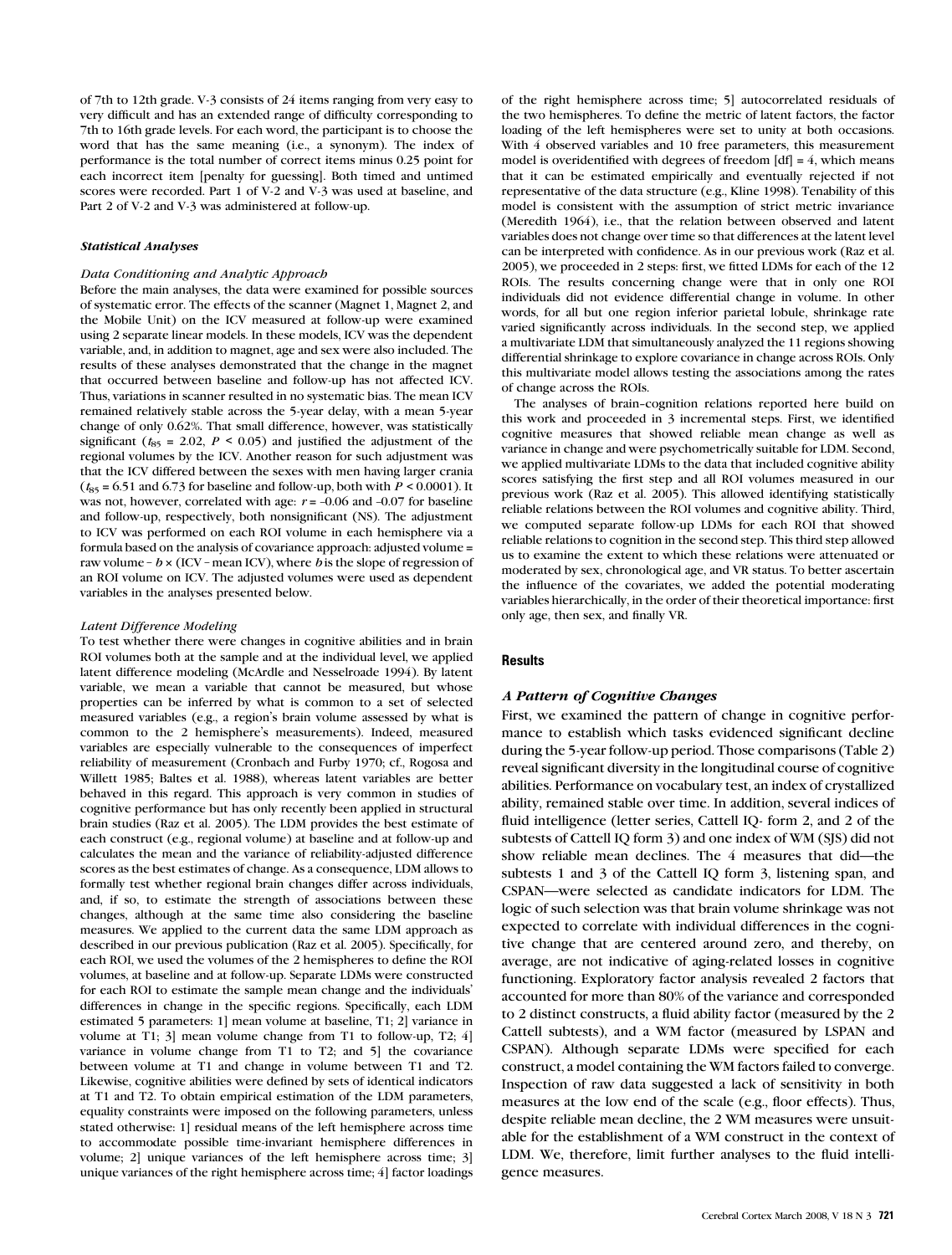### Table 2

Cognitive performance indices at baseline (T1) and follow-up (T2)

|                           |                 |           |            | Correlation with age |            |
|---------------------------|-----------------|-----------|------------|----------------------|------------|
| Test                      | <b>Baseline</b> | Follow-up | Paired t   | <b>Baseline</b>      | Follow-up  |
| Fluid intelligence        |                 |           |            |                      |            |
| Letter series             | 9.40            | 9.53      | 0.52       | $-0.19$              | $-0.42***$ |
| Cattell IO form 2         | 99.79           | 99.97     | 0.14       | $-0.42***$           | $-0.53***$ |
| Cattell IQ form 3         | 107.08          | 97.57     | $-6.59***$ | $-0.42***$           | $-0.55***$ |
| Raw subtest 1             | 7.22            | 5.66      | $-9.61***$ | $-0.41***$           | $-0.48***$ |
| Raw subtest 2             | 6.60            | 6.54      | $-0.28$    | $-0.21*$             | $-0.32**$  |
| Raw subtest 3             | 5.33            | 4.67      | $-3.62***$ | $-0.32**$            | $-0.32**$  |
| Raw subtest 4             | 5.34            | 5.41      | 0.37       | $-0.27*$             | $-0.52***$ |
| <b>WM</b>                 |                 |           |            |                      |            |
| <b>LSPAN</b>              | 22.17           | 17.08     | $-4.71***$ | $-0.36***$           | $-0.45***$ |
| <b>CSPAN</b>              | 15.78           | 13.41     | $-2.39*$   | $-0.27*$             | $-0.28*$   |
| <b>SJS</b>                | 9.14            | 9.01      | $-0.73$    | $-0.40***$           | $-0.47***$ |
| Crystallized intelligence |                 |           |            |                      |            |
| Vocabulary                | 27.26           | 27.16     | $-0.19$    | $0.23*$              | 0.13       |

Note:  $*P < 0.05$ ;  $**P < 0.01$ ;  $***P < 0.001$ .

# Fluid Intelligence, Brain Volumes, and Regional Brain Shrinkage

The LDM fitted to the fluid ability variables was satisfactory ( $\gamma^2$  = 3.97 for df = 1,  $P = 0.046$ ; comparative fitness index (CFI) = 0.972; standardized root-mean-square residual (SRMR) = 0.077; root-mean-square error of approximation (RMSEA) = 0.186, 90%; confidence interval  $|CI| = 0.390 - 0.019$  and revealed that mean decline was highly reliable,  $t = -9.39$ ,  $P \le 0.001$ . The initial LDM for fluid ability did not converge when full metric invariance was imposed. Convergence was attained after relaxing the constraints: on unique variances of the Cattell form 3 subtests 1 and 3 across time and factor loadings of the Cattell form 3 subtest 3 across time. This model no longer meets a stringent requirement of metric invariance [exact equality of loadings] between T1 and T2. However, it still presumes configural invariance, i.e., that the same tests define the same latent factors over time (cf., Meredith 1964). However, no individual differences in change were observed for fluid abilities,  $t = 0.28$ , NS. In other words, all individuals showed decline over 5 years in cognitive abilities, but this decline was not differential. Despite reliable group mean change, individual differences in fluid ability were perfectly stable over the 5-year interval; the corresponding correlation between fluid intelligence assessment at baseline and follow-up did not differ from  $r = 1.0$ . The lack of reliable individual differences in cognitive change precluded the exploration of relations between regional brain shrinkage and change in cognitive performance. Therefore, the following analyses were restricted to associations between fluid intelligence measured at baseline and follow-up and regional brain volumes measured at the same occasions as well as volume changes observed in over the 5-year period. In those analyses, we added fluid ability to the multivariate LDM of the 11 ROIs that evidenced significant individual differences in brain volume change in our previous study (Raz et al. 2005). In that model, the variance of change in fluid ability and all relevant covariance terms were set to zero (for further statistical justification, see Ghisletta and Lindenberger 2004). The fit for this model was marginal ( $\chi^2$  = 1335.43 for df = 861, P <  $0.01$ ; CFI = 0.921; SRMR = 0.047; RMSEA = 0.081, 90% CI = 0.088-0.071). The brain--cognition relations estimated by this model are summarized in Table 3.

The table displays the correlations between fluid ability  $(G_f)$ and brain volumes at baseline (T1; columns 2 and 3) and follow-

| Table 3                                                                 |  |  |  |  |
|-------------------------------------------------------------------------|--|--|--|--|
| Regional brain volumes and fluid ability $(G_f)$ : LDM analyses summary |  |  |  |  |

| <b>ROI</b>      | Level $T1r$ | Level $T1z$ | Level $T2r$ | Level T <sub>2z</sub> | Change $r$ | Change $z$ |
|-----------------|-------------|-------------|-------------|-----------------------|------------|------------|
| <b>LPFC</b>     | $0.28*$     | 2.12        | $0.35*$     | 2.63                  | 0.23       | 1.45       |
| OFC.            | $0.36*$     | 2.72        | $0.36*$     | 2.70                  | $-0.02$    | $-0.13$    |
| PFw             | $0.32*$     | 2.45        | $0.37*$     | 2.84                  | 0.20       | 1.54       |
| VC              | 0.23        | 1.29        | 0.23        | 1.76                  | $-0.05$    | $-0.33$    |
| Cd              | 0.16        | 1.09        | 0.16        | 1.27                  | $-0.05$    | $-0.31$    |
| HC              | 0.25        | 1.94        | $0.36*$     | 2.71                  | $0.34*$    | 2.07       |
| EC              | $-0.03$     | $-0.23$     | 0.13        | 1.01                  | $0.47*$    | 2.84       |
| Сb              | 0.11        | 0.92        | 0.11        | 0.92                  | $-0.02$    | $-0.13$    |
| IP <sub>w</sub> | 0.06        | 0.50        | 0.12        | 0.94                  | 0.27       | 1.37       |
| FG              | 0.23        | 1.77        | 0.22        | 1.68                  | 0.03       | 0.21       |
| IT              | $-0.02$     | $-0.16$     | 0.05        | 0.43                  | 0.20       | 1.37       |

Note: In the measurement model for  $G_f$ , the estimated correlation of baseline (T1) and follow-up (T2) values was  $r = 0.98$ . The variance in change was not reliable (variance = 0.107; standard error  $= 0.382$ ;  $z = 0.281$ ) and was hence set to zero in the multivariate models. The first 2 columns refer to correlations between brain volumes at T1 and  $G<sub>f</sub>$  at T1. The 2 middle columns refer to correlations between brain volumes at T2 and  $G_f$  at T2. The last 2 columns refer to correlations between changes in brain volume from T1 to T2 and  $G_f$ . Here results are identical for fluid ability at T1 or T2, as individual differences in fluid ability were perfectly correlated across occasions. Cd, caudate nucleus; IPw, inferior parietal white matter; IT, inferior temporal cortex; VC, visual (pericalcarine) cortex.

 $*P < 0.05$ .

up (T2; columns 4 and 5), as well as the association between fluid ability at follow-up and 5-year brain volume changes (columns 6 and 7). The displayed z values are associated with the respective correlations. Because fluid ability at baseline and at follow-up were perfectly correlated, the estimates of correlations between brain volume changes and fluid ability scores at both occasions are identical. The results indicate that larger prefrontal volumes (gray and white matter) were associated with higher fluid intelligence at both occasions. A similar association between the hippocampal volume and fluid intelligence was significant only at follow-up, although at baseline a trend in the same direction was evident. Notably, greater change (shrinkage) of both the HC and the EC was associated with lower fluid ability.

# Influence of Demographic and Health Factors on Associations between Brain and Cognition

The analyses of the effects of demographic (age and sex) and health-related modifiers (VR) on the observed relationship between brain and cognition were conducted only on the ROIs that showed reliable relations to cognitive performance in the second analytical step, that is, LPFC, OFC, PFw, HC, and EC. These models are a bivariate variation of LDM and include fluid intelligence factor  $(G_f)$  and in turn, each target ROI. Five extended LDMs were tested to examine if and how each ROI volume, age, sex, and VR assessed at baseline and a 5-year change in ROI volume affect cognitive performance at followup. Unlike in the previously presented models, in the bivariate LDMs, each ROI was distinctly examined in relation to  $G<sub>f</sub>$ . The associations between brain volume and cognitive performance were not specified by directionless correlations, as in the previous analyses, but by regression weights. In particular, brain volume at T1 and the change in brain volume between T1 and T2 were specified to influence cognitive performance at T2. A third specification would have been possible, where cognitive performance at T1 and differential change in cognitive performance between T1 and T2 [had 3 been evidenced in the previous analyses] would influence brain volume at T2. The 3 specifications [i.e., strictly correlational, brain volume influencing cognitive performance, and cognitive performance affecting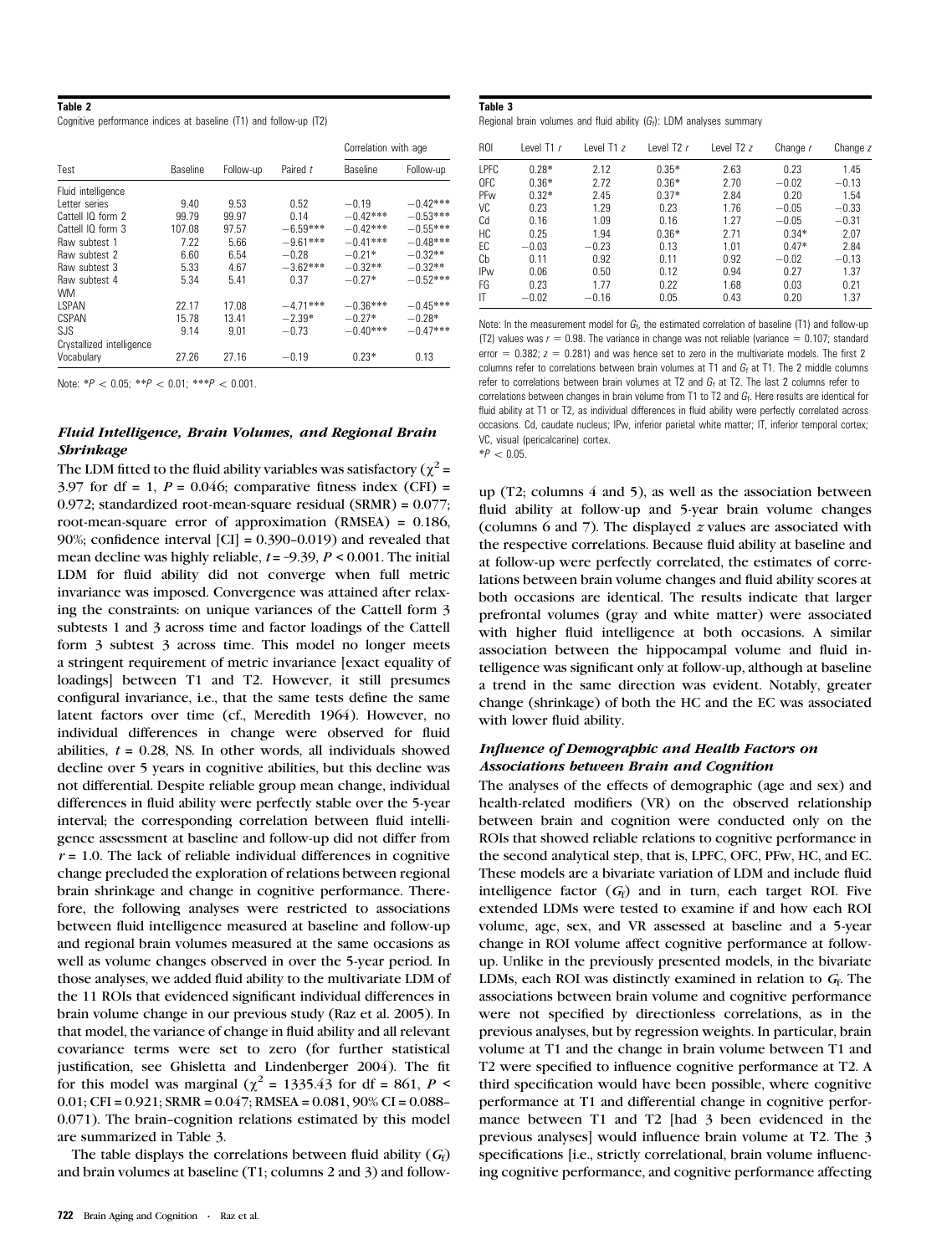brain volume] are statistically equivalent, and our choice among them was guided by substantive rationale. In particular, we assumed that for physiological reasons it is more plausible to assume that structural brain changes affect cognitive performance rather than the opposite (for a particular test supportive of this assumption, see McArdle et al. 2004); the covariates measured at baseline (age, sex, and VR) were presumed to influence the regional volumes at the same time, the change in regional volumes between baseline and follow-up, and  $G<sub>f</sub>$  at follow-up. The effects of the baseline regional volume and its 5 year change on cognitive performance at follow-up are hence statistically controlled for the influence of the covariates. To understand better the role of the various covariates, we proceeded in a hierarchical fashion. First, the effects of brain volume on cognitive performance were controlled for chronological age. We then incrementally added the statistical control for sex and finally also introduced VR into the model.

The analyses indicated that a greater calendar age was reliably associated with lower fluid intelligence and with smaller volumes in all regions except the EC. Similarly, the rate of shrinkage in PFW and EC accelerated with age. There were no sex differences in any of the indices, neural or cognitive.

Across all 3 versions of this final model, the shrinkage in EC volume predicted 11% of the variance in cognitive performance at follow-up. Notably, that influence was independent of the effect of chronological age. Finally, in the model with all covariates, only the volume of the OFC and the PFw retained their positive association with fluid intelligence at follow-up, accounting, respectively, for 5% and 4% of the variance. VR was unrelated to any of the regional volumes at baseline. When fluid intelligence was predicted from age, OFC volume factor, and VR group membership in a general linear model, all 3 predictors showed significant independent contribution. The main effects were as follows—age:  $F_{1,83} = 27.21, P \le 0.001$ ; OFC volume:  $F_{1,83} =$ 24.97,  $P < 0.001$ ; VR:  $F_{1,83} = 10.50$ ,  $P < 0.002$ . No significant interactions were noted (all  $F < 1$ ).

# **Discussion**

The goals of this study were to assess the effects of regional brain shrinkage on age-related changes in specific cognitive domains and to examine to what extent the pattern usually associated with aging is shaped by VR factors. These goals were partially met. The results indicate that the pace of age-related decline in a specific brain region, EC, is indeed associated with cognitive ability: persons with lower fluid intelligence exhibited faster shrinkage. Notably, the volume of that region was unrelated to age or cognitive performance at baseline or follow-up, and without a longitudinal follow-up, the links between EC and agerelated differences in cognition would have been missed. At baseline, we indeed observed a significant positive association between the volumes of the prefrontal regions (OFC and PFw) and fluid abilities, thus replicating some of the reported findings (Schretlen et al. 2000; MacLullich et al. 2002; Gong et al. 2005; Staff et al. 2006). Our findings also converge with reports that nondemented older adults of average cognitive status have smaller prefrontal cortices than their more cognitively successful counterparts (Chey et al. 2006).

Thus, we observed an interesting dissociation: in spite of significant shrinkage in the prefrontal regions, there was no link between the rate of shrinkage and change in cognitive performance. That was true even regarding the PFw in which

age-related acceleration of volume decline was noted. Similar age-related acceleration of shrinkage without cognitive differences being linked to the pace of change was observed in the HC as well. In contrast, the actual volume of the prefrontal structures correlated with cognitive performance. Such correlations are more difficult to interpret than longitudinal effects. Prefrontal volume differences may be predicated not only on aging but also on the developmental history that although remaining unknown determines the size and shape of brain structures. Indeed, prefrontal volume appears to peak at the onset of puberty and negative age-related differences are noticeable already in adolescence (see Lenroot and Giedd 2006 for a review), with adult development continuing that trend (Raz and Rodrigue 2006). In contrast, EC shows no agerelated differences in young and middle age adults and exhibits declines only in old age (Raz and Rodrigue 2006 for a review). Thus, entorhinal volume variability may be attributable to causes that have little to do with normal adult maturation and aging. Because entorhinal pathology is the earliest sign of Alzheimer's disease (AD; Braak H and Braak E 1991), it is possible that individuals who showed entorhinal shrinkage represent the prodromal cases of AD. However, establishing that would take further follow-up data unavailable for this sample. On the balance, therefore, it appears that our results support the notion of a dissociation between prefrontal and medial temporal systems. According to that view, prefrontal declines may be a characteristic of normal aging in contrast to medial temporal changes that are harbingers of pathology (Hedden and Gabrieli 2004).

That approach, however, fails to take into account the influence of vascular pathology that may shape the aging brain. In this sample, participants who were free of VR and vascular disease at baseline and remained healthy throughout the 5-year follow-up faired significantly better than their peers in the group, both in preservation of prefrontal volume (gray and white) and in cognitive performance. Moreover, the effects of age, VR, and orbitofrontal volume on fluid intelligence were independent and no interaction among them was noted. Thus, although VR, as previously shown, contributes mainly to reduction in the volume of regions most vulnerable to aging, its effects do not overlap with those of other factors subsumed under calendar age. Identifying those additional sources of variance in prefrontal and other cerebral structures is an important task for the future.

To place the findings in the general context of aging, we need to take into account that the sample employed in this study was decidedly unrepresentative. Most of the participants who were selected at baseline for their good health returned for the follow-up visit by-and-large unchanged, with only the minority of them undergoing decline in their vascular health. Thus, not only the initial sample was not representative of a typical population but also attrition and self-selection made it even less representative at follow-up. Such sample transformations are not unusual. Moreover, they are typical of longitudinal studies in which less cognitively able, more depressed, and less healthy participants tend to drop out (Lindenberger et al. 2002). The goal of this study was to examine the best case scenario of aging and to gauge the influence of the factors usually associated with normal aging on the observed pattern of preservation and decline. Thus, the negative findings (lack of decline) do not necessarily disagree with declines that could have been observed in larger, more representative samples. What we do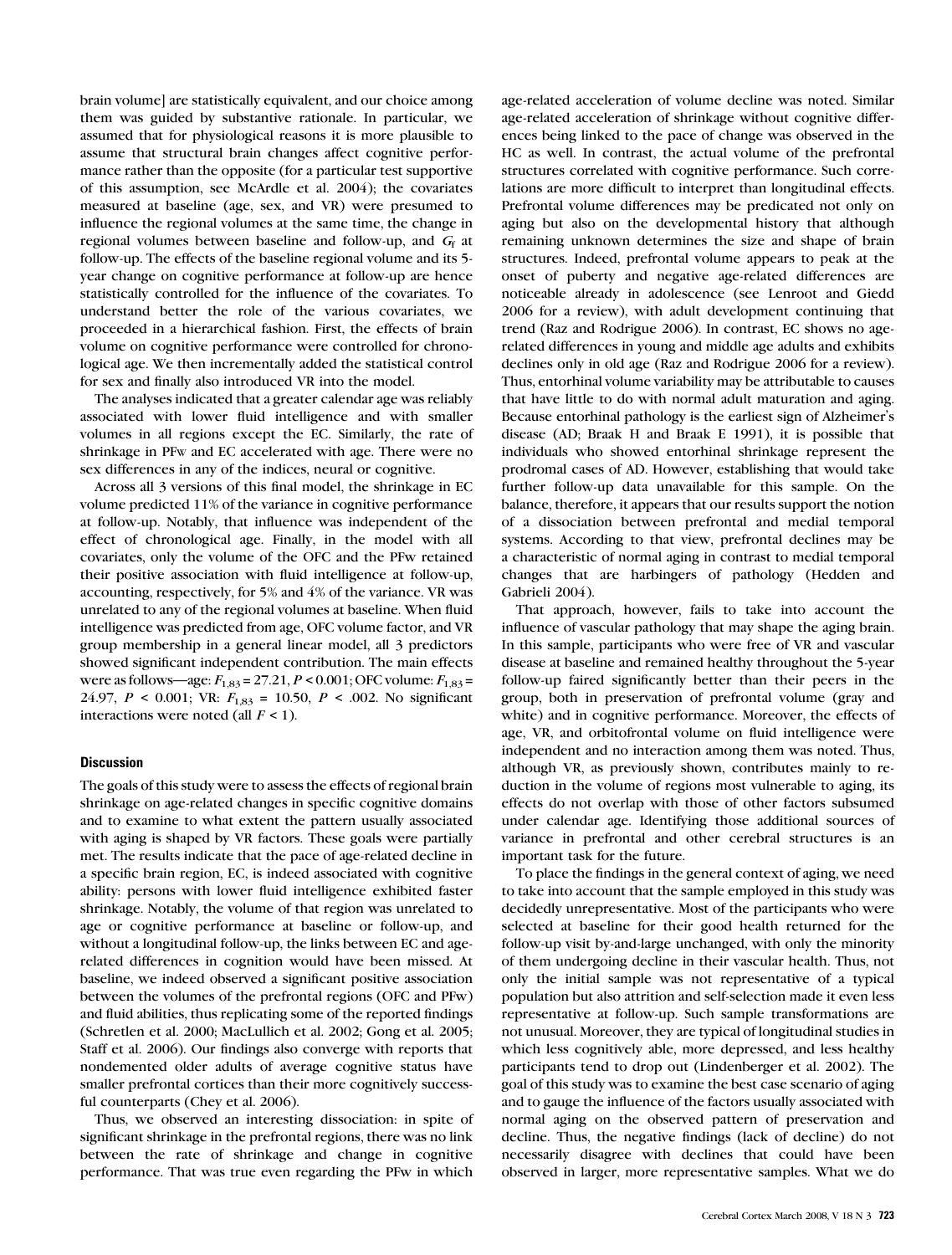learn, however, is that even under the best circumstances, some age-related brain deterioration is observed, and deterioration in some areas such as the EC is associated with poor cognitive performance.

Other factors could have affected the observed pattern of results. One of such important factors omitted in this study could be information about the genetic background of its participants. Significant differences in the volume of agesensitive regions, such as the HC and the PFC, and in cognitive skills that rely on those regions have been linked to specific genetic polymorphisms (Egan et al. 2001; Malhotra et al. 2002; Tsai et al. 2003; Bruder et al. 2005; de Frias et al. 2005; Bueller et al. 2006; Nemota et al. 2006; Zinkstok et al. 2006; but see Ho et al. 2005, for negative findings). Moreover, lack of cognitive change in some cognitive domains examined in our sample could have been an expression of a higher percentage of participants with more favorable genotype.

We were unable to fulfill one of the main objectives of the study, that is, the evaluation of the effects of brain shrinkage on cognitive decline. The reason for that was the lack of reliable individual variability in the pace of cognitive change. This finding is consistent with reports of remarkable stability in individual differences in intelligence (Hertzog and Schaie 1986, 1988; Rabbitt et al. 2003), and it renders moot the investigation of the factors contributing to age-related differences in cognitive decline. In light of significant individual variations in the pace of regional brain shrinkage, such uniformity of cognitive change is remarkable. It is unclear whether differential reliability could contribute to that state of affairs, but it is possible that it reflects a more fundamental phenomenon. Specifically, it is possible that regardless of brain changes, people continue to find resources that allow them to maintain their relative standing in cognitive performance, at least until more severe physiological or pathological changes occur. This interpretation is consistent with a notion of cognitive prowess as a hedge against age-related deterioration, a view known as the cognitive reserve hypothesis (see Stern 2002; Whalley et al. 2004; Valenzuela and Sachdev 2006 for reviews).

It is possible that, at least in part, the lack of individual differences in fluid decline was inferred due to a statistical "blind spot" in the analysis. Sometimes, an apparent lack of variance in change of a variable may hide significant changes at one of the extremes of the variable's range (e.g., nonlinearity; cf., McArdle et al. 2004). Unfortunately, that possibility could not be assessed in a 2-wave longitudinal study of this limited sample size and will have to be examined in a multiwave study that would allow estimating the change trajectories. A related limitation of this study is that our sample might have included insufficient number of "old-old" individuals to demonstrate latelife accelerations of decline. In some samples that included individuals with significant health deterioration during the follow-up period, memory changes were observed only at the seventh decade of life, with global brain changes preceding them by 3 decades (McArdle et al. 2004).

Brain structural integrity in this study was assessed by manual volumetry methods that are highly reliable and avoid registration problems associated with automated procedures (e.g., Krishnan et al. 2006). However, those methods allow examination of only a limited number of selected brain regions. Region selection in this study was driven by theoretical considerations as well as ability to measure them with reliability exceeding intraclass correlations of 0.90 (see Raz, Gunning-Dixon, et al. 2004 for details). Therefore, some of the recently identified regions of interest vis-a-vis aging and age-related disease were not measured. One such region is the posterior cingulate gyrus that has been demonstrated as a region of increased vulnerability to metabolic dysfunction in early AD as well as the region of highest expression of an amyloid-sensitive compound in nondemented adults (Buckner 2004). In a recent study, that region also was the only one in which age-related differences in cortical thickness were associated with extremes of fluid abilities in healthy elderly (Fjell et al. 2006). Thus, inclusion of posterior cingulate gyrus in future studies may add to the explanation of age-related differences in cognitive performance.

In sum, we observed reliable decline in regional brain volumes that was especially pronounced in the tertiary association cortices and the HC and reliable decline in fluid intelligence tests and WM. The 5-year declines in the EC, a medial temporal structure implicated in the earliest stages of AD, were associated with lower fluid intelligence, independently of age, sex, or VR. Notably, we observed no links between the entorhinal volume and cognition at baseline or follow-up. On the other hand, greater prefrontal volumes (orbital cortex and white matter) were linked to higher fluid intelligence, whereas the reliable shrinkage in those regions was not associated with cognitive performance. Furthermore, frontal but not entorhinal volumes were reduced in persons with VR. Thus, we observed a frontal--mediotemporal dissociation that suggests a possibility of at least 2 mechanisms of brain aging: one related to genetic and developmental processes and augmented by vascular disease risk and the other driven by factors associated with Alzheimer-type pathology. Further longitudinal studies with multiple waves of measurements are needed to put that speculation to a test.

# Funding

National Institutes of Health (AG-11230).

#### **Notes**

We acknowledge support of the Max Planck Society and Max Planck Institute for Human Development (Berlin, Germany) to N.R. during the work on this manuscript. Conflict of Interest: None declared.

Address correspondence to Naftali Raz, Institute of Gerontology, 87 East Ferry Street, 226 Knapp Building, Detroit, MI 48202, USA. Email: nraz@wayne.edu.

#### References

- Anstey K, Christensen H. 2000. Education, activity, health, blood pressure and apolipoprotein E as predictors of cognitive change in old age: a review. Gerontology. 46:163-177.
- Avierinos JF, Gersh BJ, Melton LJ, Bailey KR, Shub C, Nishimura RA, Tajik AJ, Enriquez-Sarano M. 2002. Natural history of asymptomatic mitral valve prolapse in the community. Circulation. 106:1355-1361.
- Baltes PB, Reese HW, Nesselroade JR. 1988. Life-span developmental psychology: introduction to research methods. Hillsdale (NJ): Lawrence Erlbaum Associates.
- Blessed G, Tomlinson BE, Roth M. 1968. The association between quantitative measures of dementia and senile change in the cerebral grey matter of elderly subjects. Br J Psychiatry. 114:797-811.
- Braak H, Braak E. 1991. Neuropathological staging of Alzheimer-related changes. Acta Neuropathol. 82:239-259.
- Bruder GE, Keilp JG, Xu H, Shikhman M, Schori E, Gorman JM, Gilliam TC. 2005. Catechol-O-methyltransferase (COMT) genotypes and working memory: associations with differing cognitive operations. Biol Psychiatry. 58:901-907.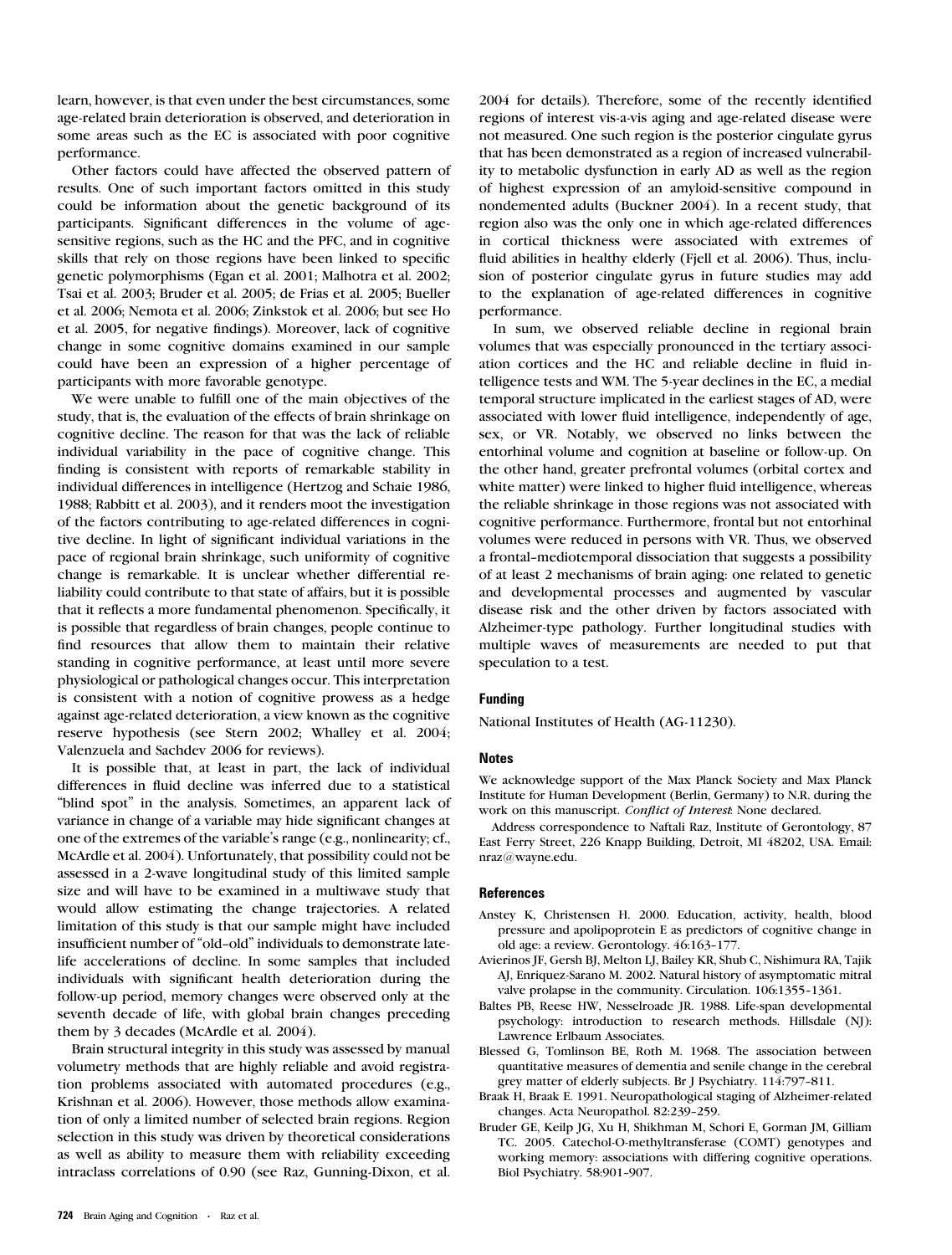- Buckner RL. 2004. Memory and executive function in aging and AD: multiple factors that cause decline and reserve factors that compensate. Neuron. 44:195-208.
- Bueller JA, Aftab M, Sen S, Gomez-Hassan D, Burmeister M, Zubieta JK. 2006. BDNF Val66Met allele is associated with reduced hippocampal volume in healthy subjects. Biol Psychiatry. 59:812-815.
- Cattell RB, Cattell AKS. 1973. Handbook for the individual or group Culture-Fair Intelligence Test. Champagne (IL): Institute for Personality and Abilities Testing.
- Cherry K, Park D. 1993. Individual differences and contextual variables influence spatial memory in younger and older adults. Psychol Aging. 8:517-526.
- Chey J, Na DG, Tae WS, Ryoo JW, Hong SB. 2006. Medial temporal lobe volume of nondemented elderly individuals with poor cognitive functions. Neurobiol Aging. 27:1269-1279.
- Coffey CE, Ratcliff G, Saxton JA, Bryan RN, Fried LP, Lucke JF. 2001. Cognitive correlates of human brain aging: a quantitative magnetic resonance imaging investigation. J Neuropsychiatry Clin Neurosci. 13:471-485.
- Cohen A, Tzourio C, Chauvel C, Bertrand B, Crassard I, Bernard Y, Goullard L, Falcon S, Bousser MG, Amarenco P. 1997. Mitral valve strands and the risk of ischemic stroke in elderly patients. The French Study of Aortic Plaques in Stroke (FAPS) Investigators. Stroke. 28:1574--1578.
- Cohen RM, Szczepanik J, McManus M, Mirza N, Putnam K, Levy J, Sunderland T. 2006. Hippocampal atrophy in the healthy is initially linear and independent of age. Neurobiol Aging. 27:1385--1394.
- Colom R, Jung RE, Haier RJ. 2006. Distributed brain sites for the g-factor of intelligence. Neuroimage. 31:1359-1365.
- Cronbach LJ, Furby L. 1970. How we should measure "change": or should we? Psychol Bull. 74:68-80.
- de Frias CM, Annerbrink K, Westberg L, Eriksson E, Adolfsson R, Nilsson LG. 2005. Catechol O-methyltransferase Val158Met polymorphism is associated with cognitive performance in nondemented adults. J Cogn Neurosci. 17:1018-1025.
- Duarte A, Hayasaka S, Du A, Schuff N, Jahng GH, Kramer J, Miller B, Weiner M. 2006. Volumetric correlates of memory and executive function in normal elderly, mild cognitive impairment and Alzheimer's disease. Neurosci Lett. 406:60-65.
- Egan MF, Goldberg TE, Kolachana BS, Callicott JH, Mazzanti CM, Straub RE, Goldman D, Weinberger DR. 2001. Effect of COMT Val108/158 Met genotype on frontal lobe function and risk for schizophrenia. Proc Natl Acad Sci USA. 98:6917-6922.
- Ekstrom RB, French JW, Harman HH. 1976. Manual for kit of factorreferenced cognitive tests. Princeton (NJ): Educational Testing Service.
- Elias MF, Wolf PA, D'Agostino RB, Cobb J, White LR. 1993. Untreated blood pressure level is inversely related to cognitive functioning: the Framingham Study. Am J Epidemiol. 138:353-364.
- Fjell AM, Walhovd KB, Reinvang I, Lundervold A, Salat D, Quinn BT, Fischl B, Dale AM. 2006. Selective increase of cortical thickness in high-performing elderly—structural indices of optimal cognitive aging. Neuroimage. 29:984-994.
- Folstein MF, Folstein SE, McHugh PR. 1975. Mini-mental state: a practical method for grading the cognitive state of patients for the clinician. J Psychiatr Res. 12:189-198.
- Ghisletta P, Lindenberger U. 2004. Static and dynamic longitudinal structural analyses of cognitive changes in old age. Gerontology.  $50:12-16$ .
- Gianaros PJ, Greer PJ, Ryan CM, Jennings JR. 2006. Higher blood pressure predicts lower regional grey matter volume: consequences on short-term information processing. Neuroimage. 31:754-765.
- Golomb J, Kluger A, de Leon MJ, Ferris SH, Convit A, Mittelman MS, Cohen J, Rusinek H, De Santi S, George AE. 1994. Hippocampal formation size in normal human aging: a correlate of delayed secondary memory performance. Learn Mem. 1:45-54.
- Gong Q-Y, Sluming V, Mayes A, Keller S, Barrick T, Gezayirli E, Roberts N. 2005. Voxel-based morphometry and sterology provide convergent evidence of the importance of medial prefrontal cortex for fluid intelligence in healthy adults. Neuroimage. 25: 1175-1186.
- Gorelick PB. 2005. William M. Feinberg lecture: cognitive vitality and the role of stroke and cardiovascular disease risk factors. Stroke. 36:875-879.
- Gunning-Dixon FM, Raz N. 2003. Neuroanatomical correlates of selected executive functions in middle-aged and older adults: a prospective MRI study. Neuropsychologia. 41:1929-1941.
- Haier RJ, Jung RE, Yeo RA, Head K, Alkire MT. 2004. Structural brain variation and general intelligence. Neuroimage. 23:425-433.
- Hajjar I, Kotchen TA. 2003. Trends in prevalence, awareness, treatment, and control of hypertension in the United States, 1988-2000. J Am Med Assoc. 290:199-206.
- Head D, Raz N, Gunning-Dixon F, Williamson A, Acker JD. 2002. Agerelated differences in the course of cognitive skill acquisition: the role of regional cortical shrinkage and cognitive resources. Psychol Aging. 17:72-84.
- Hedden T, Gabrieli JD. 2004. Insights into the ageing mind: a view from cognitive neuroscience. Nat Rev Neurosci. 5:87-96.
- Hertzog C. 1996. Research design in studies of aging and cognition. In: Birren JE, Schaie KW, Abeles RP, Gatz M, Salthouse TA, editors. Handbook of the psychology of aging. 4th ed. San Diego (CA): Academic Press. p. 24-37.
- Hertzog C, Schaie KW. 1986. Stability and change in adult intelligence: I. Analysis of longitudinal covariance structures. Psychol Aging. 1:159--171.
- Hertzog C, Schaie KW. 1988. Stability and change in adult intelligence: II. Simultaneous analysis of longitudinal means and covariance structures. Psychol Aging. 3:122--130.
- Ho BC, Wassink TH, O'Leary DS, Sheffield VC, Andreasen NC. 2005. Catechol-O-methyl transferase Val158Met gene polymorphism in schizophrenia: working memory, frontal lobe MRI morphology and frontal cerebral blood flow. Mol Psychiatry. 10:287-298.
- Hofer SM, Sliwinski MJ. 2001. Understanding ageing. An evaluation of research designs for assessing the interdependence of ageing-related changes. Gerontology. 47:341-352.
- Horn JL. 1982. The theory of fluid and crystallized intelligence in relation to concepts of comparative psychology and aging in adulthood. In: Craik FIM, Trehub S, editors. Aging and cognitive processes. New York: Plenum Press. p. 237-278.
- Jessen F, Feyen L, Freymann K, Tepest R, Maier W, Heun R, Schild HH, Scheef L. 2006. Volume reduction of the entorhinal cortex in subjective memory impairment. Neurobiol Aging. 27:1751-1756.
- Kennedy KM, Raz N. 2005. Age, sex and regional brain volumes predict perceptual-motor skill acquisition. Cortex. 41:560-569.
- Kline RB. 1998. Principles and practice of structural equation modeling. New York: Guilford Press.
- Krishnan S, Slavin MJ, Tran TT, Doraiswamy PM, Petrella JR. 2006. Accuracy of spatial normalization of the hippocampus: implications for fMRI research in memory disorders. Neuroimage. 31:560-571.
- Lenroot RK, Giedd JN. 2006. Brain development in children and adolescents: insights from anatomical magnetic resonance imaging. Neurosci Biobehav Rev. 30:718-729.
- Li C, Engstrom G, Hedblad B, Janzon L. 2006. Sex-specific cardiovascular morbidity and mortality in a cohort treated for hypertension. J Hypertens. 24:1523--1529.
- Lindenberger U, Pötter U. 1998. The complex nature of unique and shared effects in hierarchical linear regression: implications for developmental psychology. Psychol Methods. 3:218-230.
- Lindenberger U, Singer T, Baltes PB. 2002. Longitudinal selectivity in aging populations: separating mortality-associated versus experimental components in the Berlin Aging Study (BASE). J Gerontol B Psychol Sci Soc Sci. 57:P474--P482.
- MacLullich AM, Ferguson KJ, Deary IJ, Seckl JR, Starr JM, Wardlaw JM. 2002. Intracranial capacity and brain volumes are associated with cognition in healthy elderly men. Neurology. 59:169-174.
- Malhotra AK, Kestler LJ, Mazzanti C, Bates JA, Goldberg T, Goldman D. 2002. A functional polymorphism in the COMT gene and performance on a test of prefrontal cognition. Am J Psychiatry. 159:652-654.
- McArdle JJ, Ferrer-Caja E, Hamagami F, Woodcock RW. 2002. Comparative longitudinal structural analyses of the growth and decline of multiple intellectual abilities over the life span. Dev Psychol. 38: 115--142.